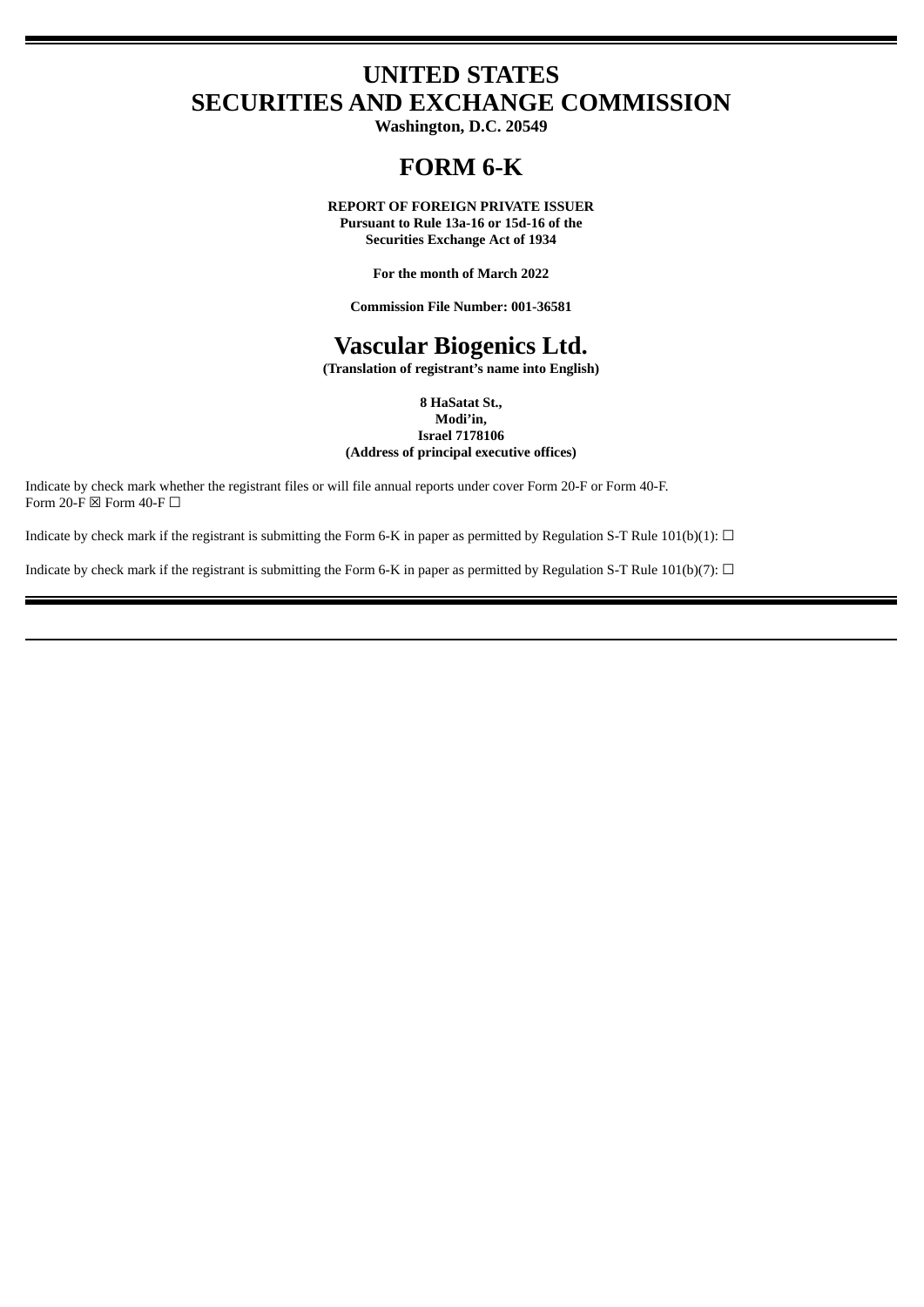On March 23, 2022, Vascular Biogenics Ltd. ("VBL") issued the following press release announcing financial results for the year ended December 31, 2021. A copy of the press release is attached hereto as Exhibit 99.1 and is incorporated herein by reference.

The information furnished in, or incorporated into, this Form 6-K shall not be deemed "filed" for purposes of Section 18 of the Securities Exchange Act of 1934 (the "Exchange Act") or otherwise subject to the liabilities of that section, nor shall it be deemed incorporated by reference in any filing under the Securities Act of 1933 or the Exchange Act.

### **Exhibits.**

| <b>Exhibit</b> |                                    |
|----------------|------------------------------------|
| Number         | Description                        |
| 99.1           | Press Release Dated March 23, 2022 |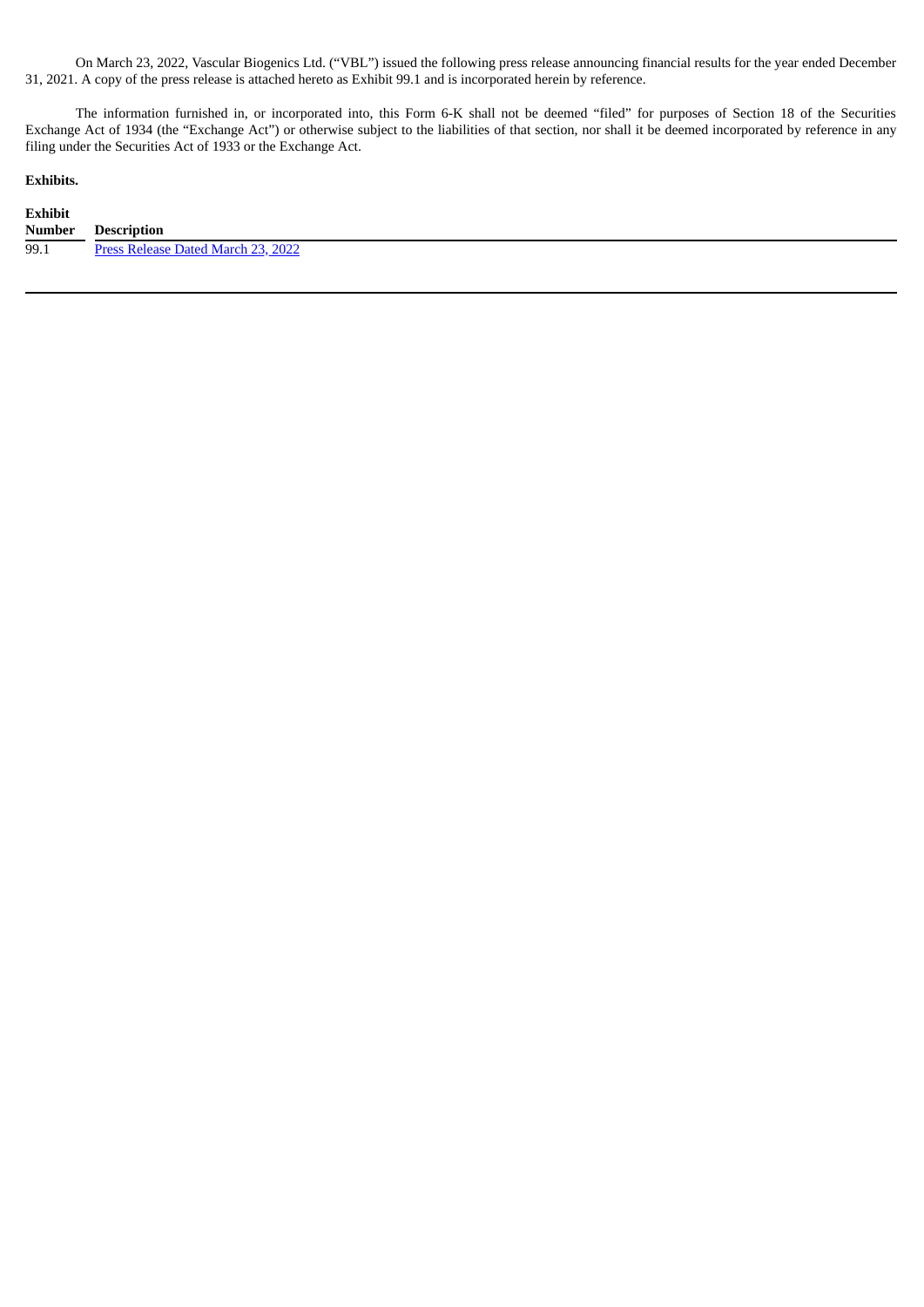## **SIGNATURES**

Pursuant to the requirements of the Securities Exchange Act of 1934, the registrant has duly caused this report to be signed on its behalf by the undersigned hereunto duly authorized.

# VASCULAR BIOGENICS LTD.

Date: March 23, 2022 By: /s/ *Dror Harats* 

Dror Harats Chief Executive Officer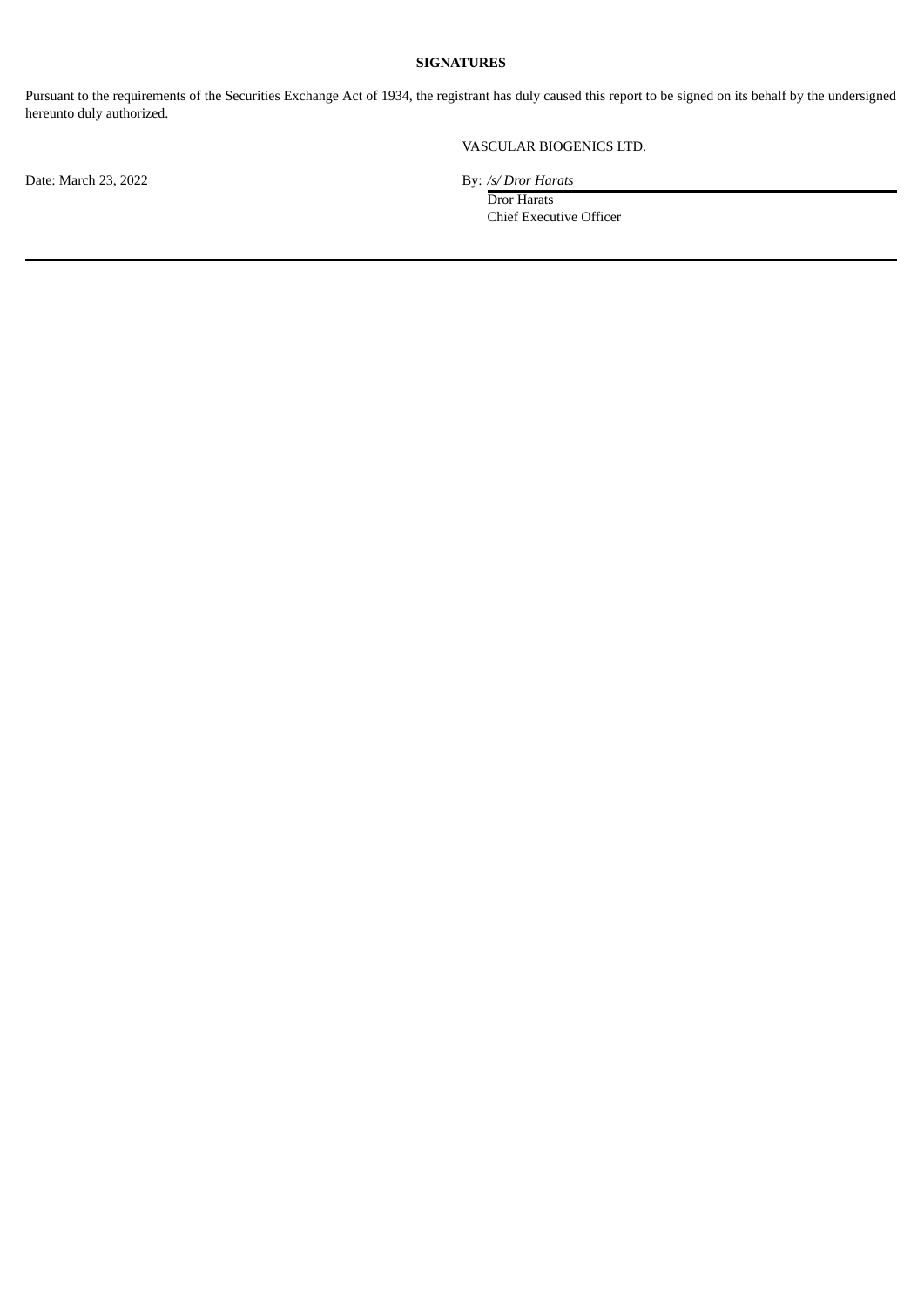#### **VBL Therapeutics Reports Full Year 2021 Financial Results and Provides Corporate Update**

- <span id="page-3-0"></span>OVAL top-line data for ofra-vec progression free survival (PFS) primary endpoint expected in 2H 2022; with positive results, VBL anticipates *submitting a Biologics License Application (BLA) in 1H 2023*
- Completed patient enrollment in the 409 patient OVAL Phase 3 registration engbling trial investigating ofra-vec in patients with platinum*resistant ovarian cancer*
- *Preliminary data from ofra-vec Phase 2 trials in mCRC and rGBM expected in 2022*
- VB-601, a monoclonal antibody targeting monocytes for prevalent and chronic inflammatory disorders, expected to enter the clinic in 2H *2022*
- *KOL event in NYC to discuss ofra-vec in ovarian cancer planned for April 11, 2022*
- *Conference Call and Webcast at 8:30 a.m. EDT Today*

TEL AVIV, Israel and NEW YORK, March 23, 2022 (GLOBE NEWSWIRE) – VBL Therapeutics (Nasdaq: VBLT) (VBL), a late-clinical stage biotechnology company focused on developing first-in-class therapeutics for difficult-to-treat malignant and solid tumors and immune or inflammatory indications, today announced financial results for the fiscal year ended December 31, 2021, and provided a corporate update.

"2021 was a year of excellent progress for VBL as we advanced our development programs, strengthened our management team and established a direct presence in the United States," said Dror Harats, M.D., Chief Executive Officer of VBL. "The company is positioned for a potentially transformational year in 2022 as we look forward to the PFS primary endpoint top-line data readout in the Phase 3 OVAL trial in the second half of 2022. We are also expecting preliminary data on ofra-vec from the Phase 2 trials in mCRC and rGBM and plan to enter the clinic in the second half of the year with VB-601, the first candidate from our novel anti-inflammatory program targeting monocytes. We are pleased with the progress and execution at VBL and see multiple opportunities to create value in 2022."

### **Fourth Quarter and Recent Corporate Highlights**

#### *Development Programs*

- Enrollment in the Phase 3 OVAL registration-enabling trial in recurrent platinum-resistant ovarian cancer has been completed, with a total of 409 patients enrolled globally.
- The Independent Data Safety Monitoring Committee for the OVAL trial conducted a pre-planned safety review of the 370 patients randomized in the trial by December 31, 2021 and unanimously recommended that the trial continue as planned.
- Ofra-vec Phase 2 clinical trials in recurrent glioblastoma multiforme (rGBM) and metastatic colorectal cancer (mCRC) continue as planned, with preliminary data expected in 2022.
- IND-enabling toxicology studies have been successfully completed for VB-601, a monoclonal antibody targeting monocytes for prevalent and chronic inflammatory disorders, and demonstrated an acceptable toxicology profile to proceed into clinical development. VBL expects to initiate a first-in-human clinical trial for the program in the second half of 2022.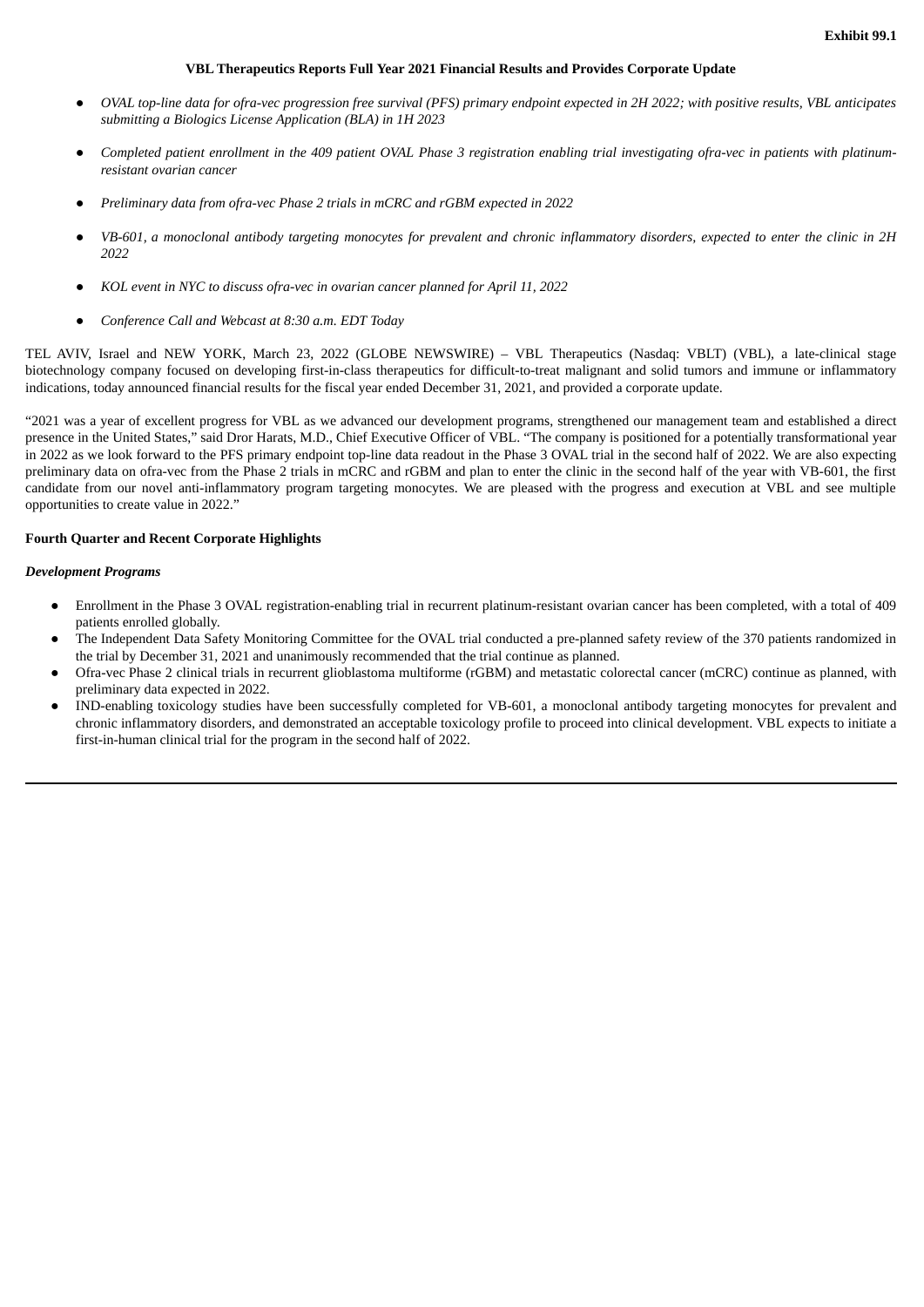### *Corporate*

- Strengthened the management team with the appointment of Matthew Trudeau to the newly created position of Chief Commercial Officer to further advance VBL's strategic plan to become a commercial organization, and Sam Backenroth as Chief Financial Officer.
- Established operations in the United States.

#### *KOL Event on Ovarian Cancer, April 11*

● VBL plans to host an in-person Key Opinion Leader (KOL) luncheon for the investment community on Monday, April 11, in New York City. The event will feature presentations and a panel discussion with KOLs who will discuss the current treatment landscape and unmet medical need in treating patients with ovarian cancer. For more details and registration to the event refer to: https://ir.vblrx.com/events/event-details/kol-eventovarian-cancer .

#### *Financial Results for the Full Year 2021*

- At December 31, 2021, VBL had cash, cash equivalents, short-term bank deposits and restricted bank deposits of \$53.5 million. VBL expects that its cash, cash equivalents, short-term bank deposits, and restricted bank deposits will be sufficient to fund currently planned operating expenses and capital expenditures for at least twelve months from the date of the readout of top-line PFS data from the Phase 3 OVAL trial.
- For the year ended December 31, 2021, VBL reported a net loss of \$29.9 million, or (\$0.45) per basic share, compared to a net loss of \$24.2 million, or (\$0.55) per basic share, in the comparable period in 2020.
- Revenues for the year ended December 31, 2021, were \$0.8 million, as compared to \$0.9 million in the comparable period in 2020.
- For the year ended December 31, 2021, total operating expenses were approximately \$30.4 million, consisting of \$22.7 million in research and development expenses, net, and \$7.7 million in general and administrative expenses. This compares with total operating expenses of \$25.1 million in the year ended December 31, 2020, which was comprised of \$19.7 million in research and development expenses, net, and \$5.4 million in general and administrative expenses.

#### **Conference Call and Webcast, Wednesday, March 23, 2022 at 8:30am ET**

#### **Call Details**

| Conference ID: 13727878 |                                              |
|-------------------------|----------------------------------------------|
| US:                     | 1-877-407-9208                               |
| Israel Local:           | 1-809-406-247                                |
| International:          | 1-201-493-6784                               |
| Webcast:                | https://edge.media-server.com/mmc/p/6ntrdxh8 |

The live webcast will be available online and may be accessed from the "Events and Presentations" page of VBL's website. A replay of the webcast will be available beginning approximately one hour after the conclusion of the call and will remain available for at least 30 days thereafter.

#### **About VBL Therapeutics**

Vascular Biogenics Ltd., operating as VBL Therapeutics, is a late-clinical stage biopharmaceutical company focused on the discovery, development and commercialization of first-in-class treatments for difficult-to-treat malignant solid tumors and immune or inflammatory indications. VBL's novel VTS™ gene-based platform and antibody-based monocyte targeting technology enable the creation of a pipeline of programs that are designed to harness the body's innate biological processes to provide unique solutions for significant unmet medical needs. VBL's lead oncology product candidate, ofranergene obadenovec (`ofra-vec`, or VB-111), is an investigational targeted anti-cancer gene-based agent in development to treat a wide range of solid tumors. Ofravec is currently being studied in a Phase 3 registration-enabling clinical trial (NCT03398655) for platinum-resistant ovarian cancer. To learn more about VBL, please visit vblrx.com or follow VBL on LinkedIn, Twitter, YouTube or Facebook.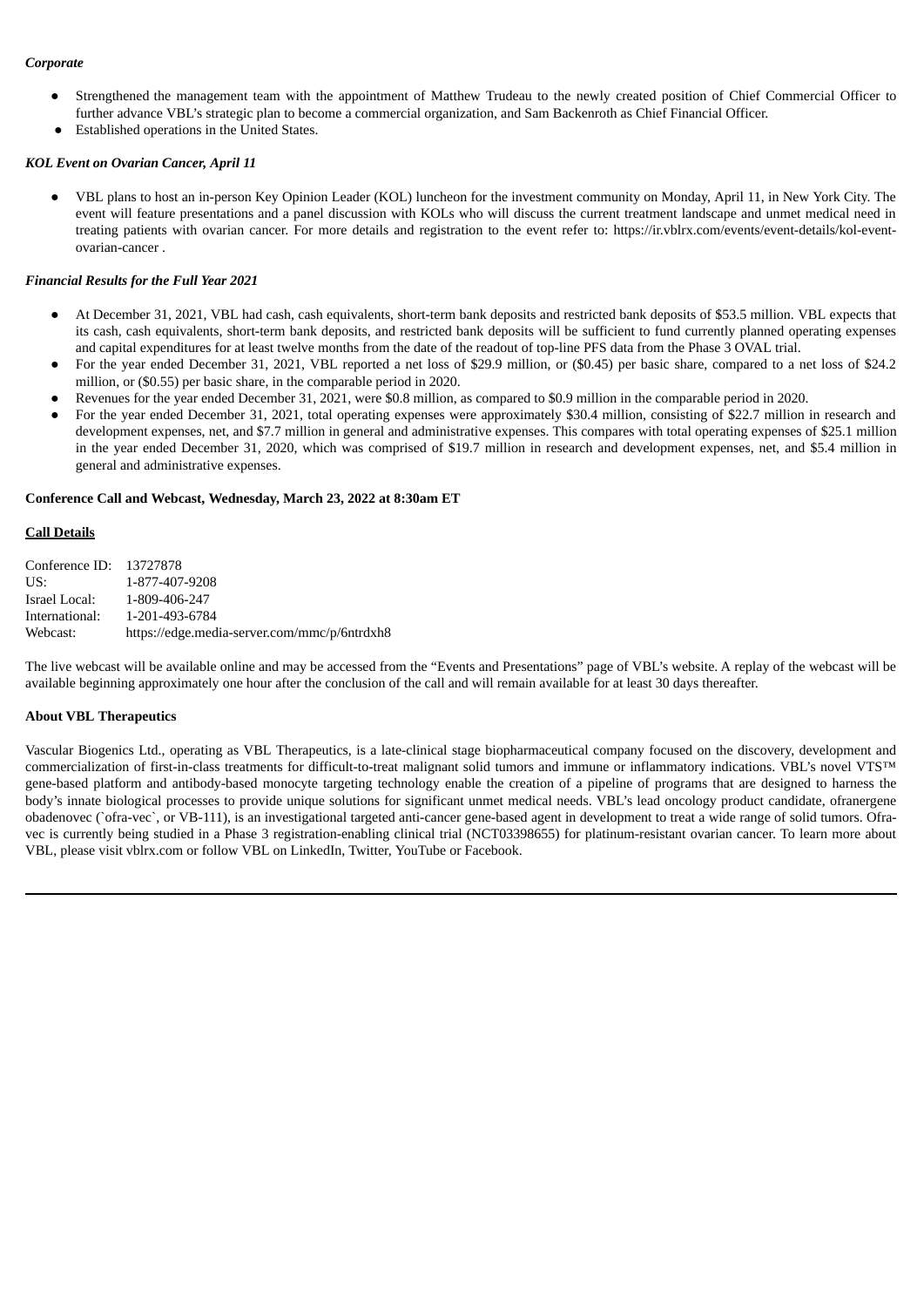### **Forward Looking Statements**

This press release contains forward-looking statements. All statements other than statements of historical fact are forward-looking statements, which are often indicated by terms such as "anticipate," "believe," "could," "estimate," "expect," "goal," "intend," "look forward to," "may," "plan," "potential," "predict," "project," "should," "will," "would" and similar expressions. These forward-looking statements include, but are not limited to, statements regarding timing of top-line data from the OVAL trial and its potential to support BLA submission, the and timing thereof, timing of data from other clinical trials and other clinical development timelines, including for VB-601, and 2022 opportunities for VBL, among others. These forward-looking statements are not promises or guarantees and involve substantial risks and uncertainties. Among the factors that could cause actual results to differ materially from those described or projected herein include uncertainties associated generally with the development of pharmaceutical product candidates, including risks associated with conducting research and development, clinical trials and related regulatory reviews and approvals, the risk that historical clinical trial results may not be predictive of future trial results, and other risks, which risks may be compounded by the ongoing COVID-19 pandemic. A further list and description of these risks, uncertainties and other risks can be found in VBL's regulatory filings with the U.S. Securities and Exchange Commission, including in its annual report on Form 20-F for the year ended December 31, 2021, and subsequent filings with the SEC. Existing and prospective investors are cautioned not to place undue reliance on these forward-looking statements, which speak only as of the date hereof. VBL undertakes no obligation to update or revise the information contained in this press release, whether as a result of new information, future events or circumstances or otherwise.

#### **CONTACT**:

Daniel Ferry LifeSci Advisors +1 (617) 430-7576 daniel@lifesciadvisors.com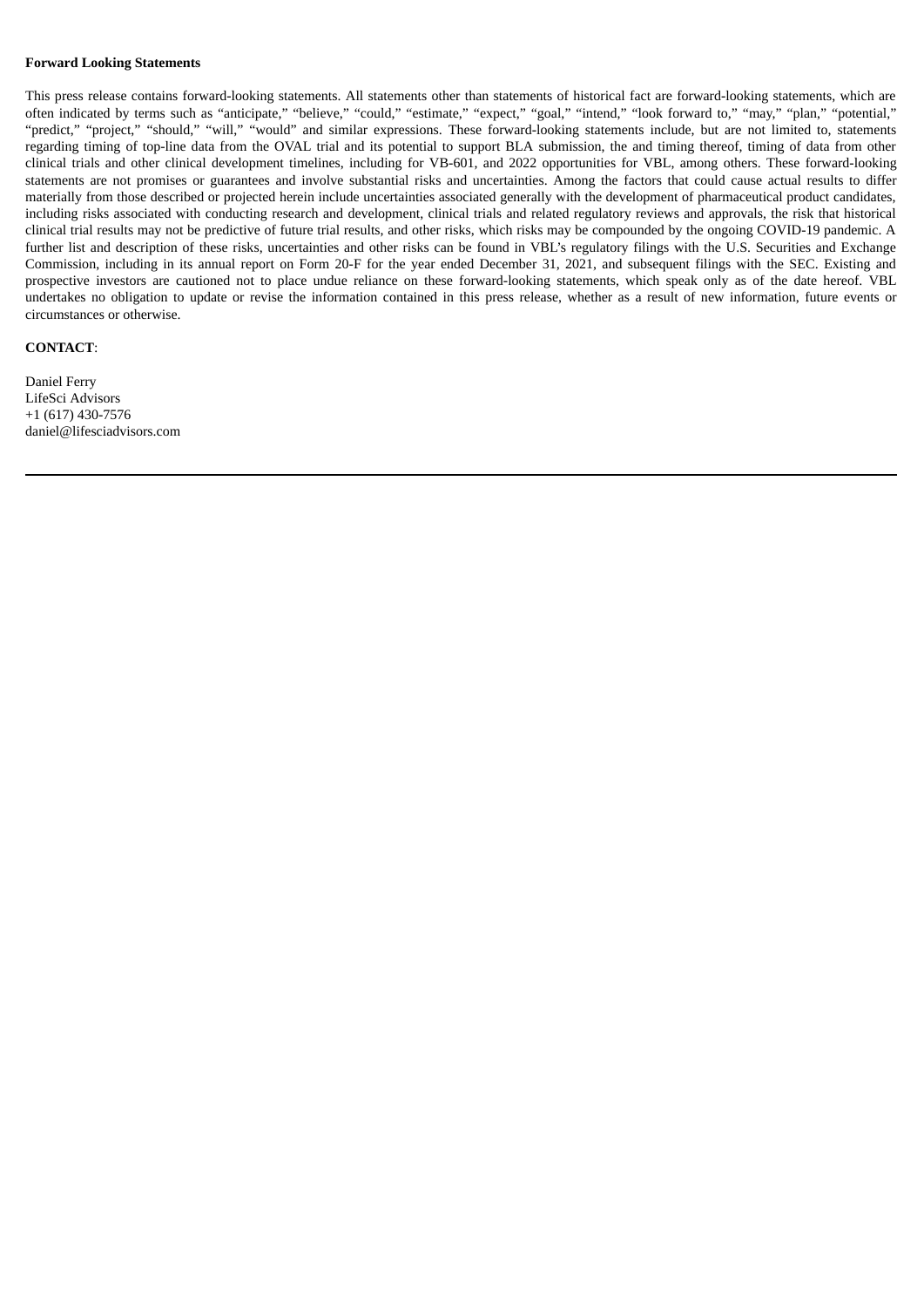## **VASCULAR BIOGENICS LTD. CONSOLIDATED BALANCE SHEETS**

|                                                                                         |      | December 31                      |      |            |
|-----------------------------------------------------------------------------------------|------|----------------------------------|------|------------|
|                                                                                         | 2021 |                                  | 2020 |            |
|                                                                                         |      | <b>U.S.</b> dollars in thousands |      |            |
| <b>ASSETS</b>                                                                           |      |                                  |      |            |
| <b>Current assets:</b>                                                                  |      |                                  |      |            |
| Cash and cash equivalents                                                               | \$   | 21,986                           | \$   | 13,184     |
| Restricted bank deposits                                                                |      |                                  |      | 151        |
| Short-term bank deposits                                                                |      | 31,164                           |      | 17,110     |
| Trade receivables                                                                       |      |                                  |      | 129        |
| Other current assets                                                                    |      | 1,697                            |      | 1,419      |
| <b>Total current assets</b>                                                             |      | 54,847                           |      | 31,993     |
|                                                                                         |      |                                  |      |            |
| <b>Non-current assets:</b>                                                              |      |                                  |      |            |
| Restricted bank deposits                                                                | \$   | 362                              |      | 362        |
| Long-term prepaid expenses                                                              |      | 182                              |      | 241        |
| Funds in respect of employee rights upon retirement                                     |      | 415                              |      | 354        |
| Property, plant and equipment, net                                                      |      | 6,847                            |      | 6,632      |
| Operating lease right-of-use assets                                                     |      | 2,008                            |      | 2,124      |
| <b>Total non-current assets</b>                                                         |      | 9,814                            |      | 9,713      |
| <b>Total assets</b>                                                                     | \$   | 64,661                           | \$   | 41,706     |
|                                                                                         |      |                                  |      |            |
| <b>LIABILITIES AND SHAREHOLDERS' EQUITY</b>                                             |      |                                  |      |            |
| <b>Current liabilities:</b>                                                             |      |                                  |      |            |
| Accounts payable:                                                                       |      |                                  |      |            |
| Trade                                                                                   | \$   | 4,331                            | \$   | 1,960      |
| Other                                                                                   |      | 4,408                            |      | 4,275      |
| Deferred revenue                                                                        |      | 658                              |      | 725        |
| Current maturity of operating leases                                                    |      | 529                              |      | 393        |
| Current maturity of finance lease liability                                             |      |                                  |      | 106        |
| <b>Total current liabilities</b>                                                        |      | 9,926                            | \$   | 7,459      |
|                                                                                         |      |                                  |      |            |
| <b>Non-current liabilities:</b>                                                         |      |                                  |      |            |
| Liability for employee rights upon retirement                                           |      | 546                              |      | 474        |
| Deferred revenue                                                                        |      |                                  |      | 704        |
| Operating lease liability                                                               |      | 1,823                            |      | 2,029      |
| Other non-current liability                                                             |      | 188                              |      | 123        |
| <b>Total non-current liabilities</b>                                                    |      | 2,557                            |      | 3,330      |
| <b>Commitments (Note 8)</b>                                                             |      |                                  |      |            |
|                                                                                         |      |                                  |      |            |
| <b>Total liabilities</b>                                                                | \$   | 12,483                           | \$   | 10,789     |
|                                                                                         |      |                                  |      |            |
| Ordinary shares subject to possible redemption, 615,366 shares at redemption value      |      |                                  |      |            |
| (Note 9)                                                                                |      | 1,598                            |      |            |
|                                                                                         |      |                                  |      |            |
| Shareholders' equity:                                                                   |      |                                  |      |            |
| Ordinary shares, NIS 0.01 par value; Authorized as of December 31, 2021 and 2020,       |      |                                  |      |            |
| 150,000,000 and 70,000,000 shares, respectively; issued and outstanding as of December  |      |                                  |      |            |
| 31, 2021 and 2020, 68,711,584 and 48,187,463 shares, respectively (excluding 615,366    |      |                                  |      |            |
| and -0- shares subject to possible redemption, as of December 31, 2021 and December 31, |      |                                  |      |            |
| 2020, respectively)                                                                     |      | 171                              |      | 108        |
| Additional paid in capital                                                              |      | 309,355                          |      | 252,561    |
| Warrants                                                                                |      | 3,127                            |      | 10,401     |
| Accumulated deficit                                                                     |      | (262, 073)                       |      | (232, 153) |
| <b>Total equity</b>                                                                     |      | 50,580                           |      | 30,917     |
| <b>Total liabilities and equity</b>                                                     | \$   | 64,661                           |      | 41,706     |
|                                                                                         |      |                                  |      |            |